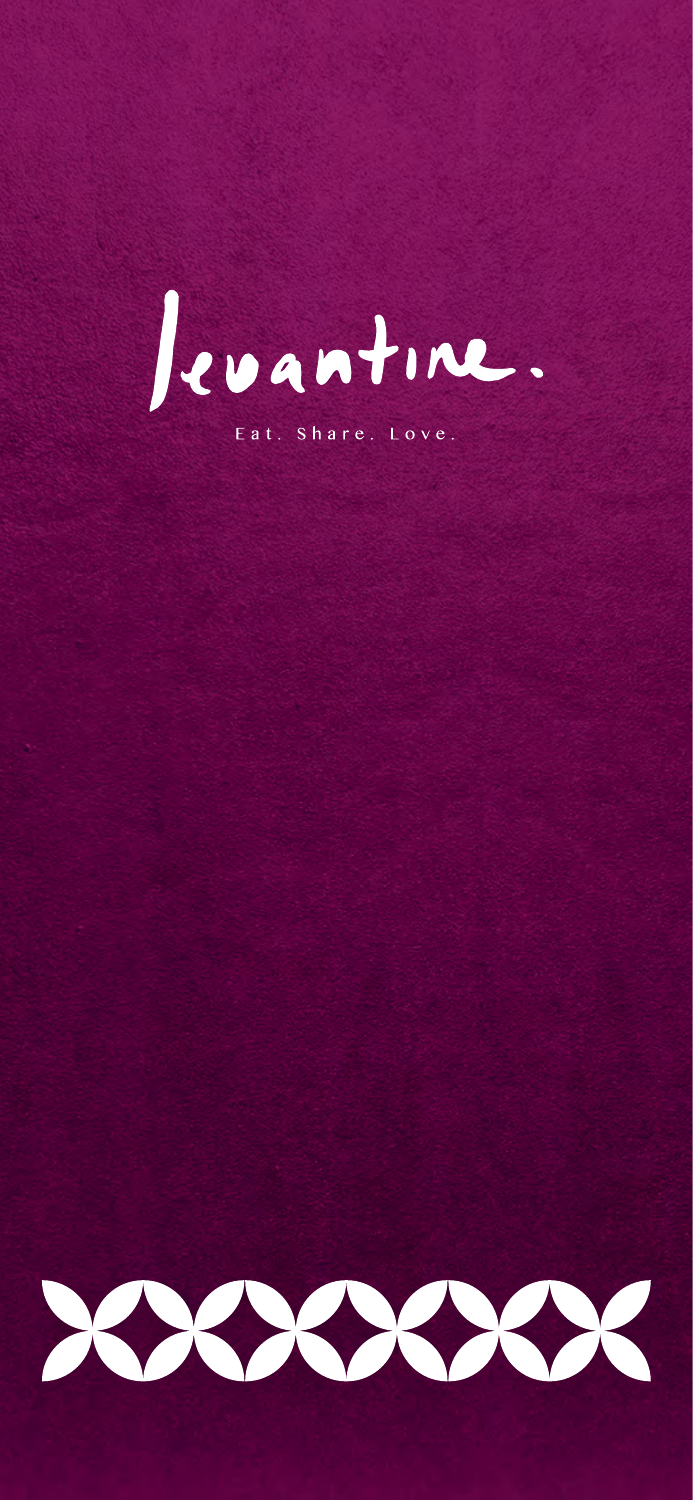## **MEZZERIA**

## **COLD MEZZE**

| <b>Raheb Salad (V/N)</b><br>Smoked eggplant, vegetables, walnuts, pomegranate molasses |    |
|----------------------------------------------------------------------------------------|----|
| <b>Mutabal Badenjan (VE)</b><br>Chargrilled eggplant purée, pomegranate, tahini        | 42 |
| <b>Mutabal Kousa (D)</b><br>Smoked zucchini purée, yogurt, tahini, olive oil           | 38 |
| <b>Muhammara (VE/N/G)</b><br>Capsicum, breadcrumbs, walnuts, pomegranate               | 32 |
| <b>Innabiyeh (VE)</b><br>Chuffed wire begung began allen all margarenate medagaas      | 42 |

#### Stuffed wine leaves, lemon, olive oil, pomegranate molasses

### **THE LEVANTINE GARDEN**

**Tabbouleh (VE/G) 38** Parsley, tomato, onion, burghul, lemon, olive oil **Fattoush (VE/G/N) 48** Mixed greens, raw vegetable, sumac bread, pomegranate molasses **Date Rocca Salad (D/V/N) 48** Arugula, onion, candied walnuts, goats' cheese, dates syrup

### **THE LEVANT SOUP URN**

**Lebanese Lentil Soup (VE/G) 42** Red lentil, cumin, lemon, olive oil, baked khubz

### **FROM THE ARABIC BREAD OVEN**

**3 X Lebanese Manaeesh (N/D/G) 58**

Za'atar, kashkaval cheese, spicy tomato, cumin

#### **Syrian Arayes (G/N) 52**

Stuffed Syrian flatbread, zesty lamb, tomato, mint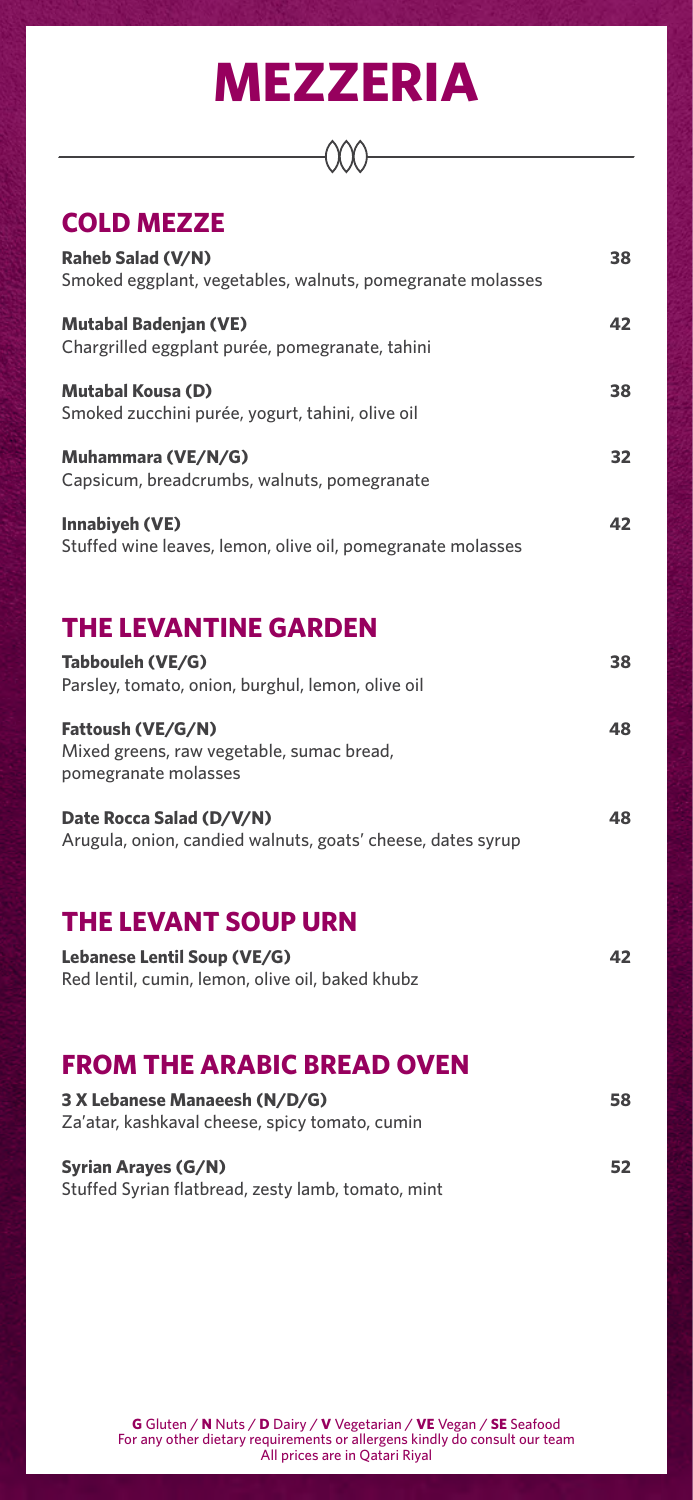### **HUMMUS WITH HOT TOPPINGS**

#### **Hummus Bil Lahmeh (N) 50**

Braised lamb, pine seeds

**Hummus Bil Rubiyan (SF) 52** Sautéed garlic shrimp, roasted pepper

**Hummus Bil Qarnabit (VE/G) 48** Broccolini hummus, spring onion salsa

### **HOT MEZZE**

**Jebneh (D) 38** Akkawi cheese, spring onion, coriander, chili oil

**Falafel (VE/N) 38** Crispy chickpea fritters, garlic tomato salsa, tahini

#### **Kibbeh (N/G) 40** Burghul fritters, lamb, onion, pine seeds

#### **Qatari Kibbeh (SF/G) 52**

Burghul, red snapper, prawns, calamari, saffron aioli

**Batata Jabaliyeh (VE) 32** Coriander, green chili, fried potato

**Sujuk 48** Sautéed Arabic sausages, tomato, onion

**Sawdat Djaj 40** Aromatic sautéed chicken liver, ras-el hanout

### **THE HUMMUS KALEIDOSCOPE**

Order a flight of 6 for QAR 98 or individual portions:

| Hummus Bil Karaz (VE/N)<br>Sour cherry hummus, pine seeds                       | 42 |
|---------------------------------------------------------------------------------|----|
| <b>Hummus Beiruti (VE)</b><br>Tomato-paprika hummus, parsley, garlic            | 40 |
| Hummus Bil Dukka (VE/N/G)<br>Gaza-style hummus, dukka spices, olive oil         | 42 |
| <b>Qudsiyeh (VE)</b><br>Palestinian-style hummus, whole chickpeas, green shatta | 42 |
| <b>Halabi Bil Shatta (VE)</b><br>Aleppo-style hummus, spicy tomato-pepper salsa | 40 |
| <b>Mdakhan (VE/N)</b><br>Smoked hummus, roasted garlic purée, pine seeds        | 40 |
| <b>Hummus Mutamam (VE)</b><br>Equa hean salad tomato mint olive oil             | 42 |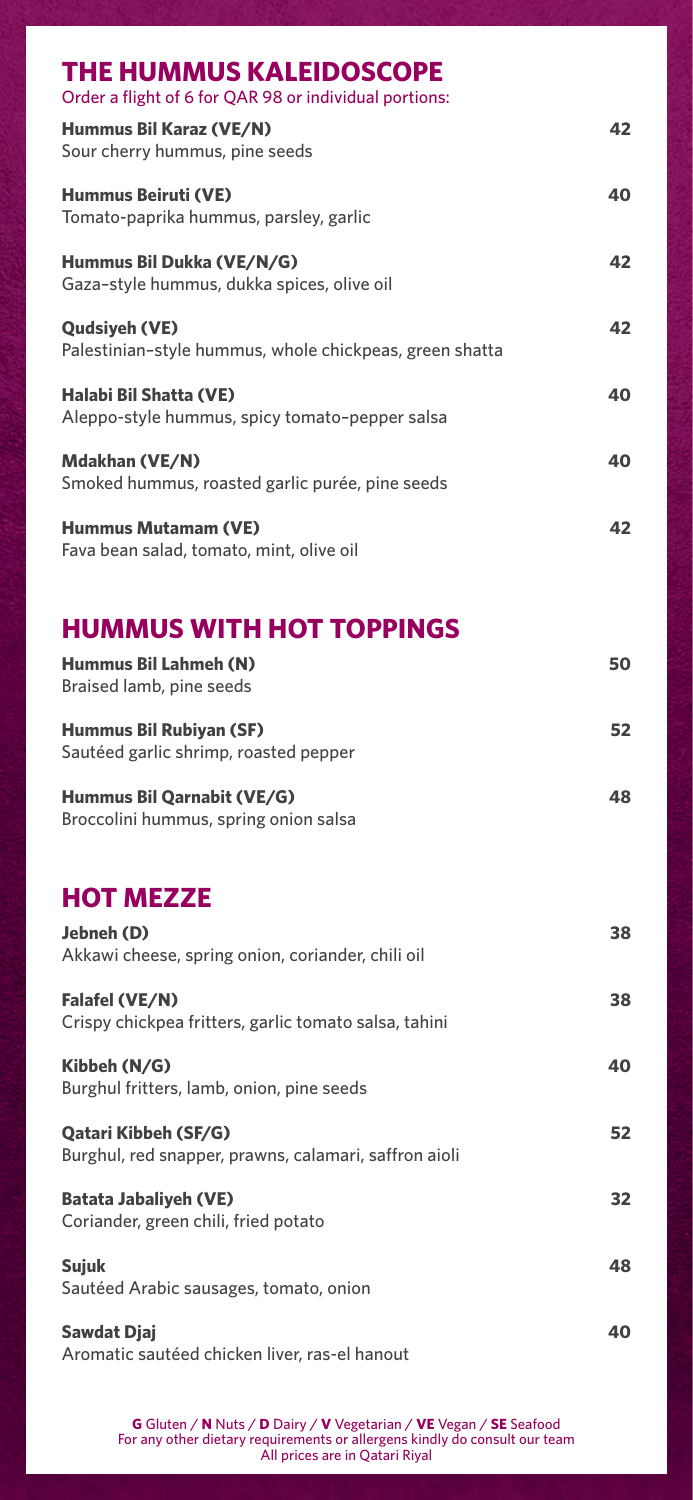

**Beef & Lamb Kubide** Red barberries, saffron rice

### **LEBANESE KAFTA** 102

**Mdahabeh (N/D)** Char-grilled lamb kafta, pine seeds, garlic, cucumber yoghurt

#### **SYRIAN HALABI KOFTEH 98**

**Kebab Bil Karaz (N/G/D)** Grilled lamb kofteh, cherry stew

#### **JORDANIAN KUFTA 98**

**Chicken Kufta**  Mixed bell peppers, tomatoes

## **TURKISH ÇI KÖFTE** 108

**Adana Köfte**  Spicy lamb Köfte, bell peppers, paprika, onions, tomatoes

Order a flight for QAR 148 or individual portions

#### **IRANIAN KUBIDE** 108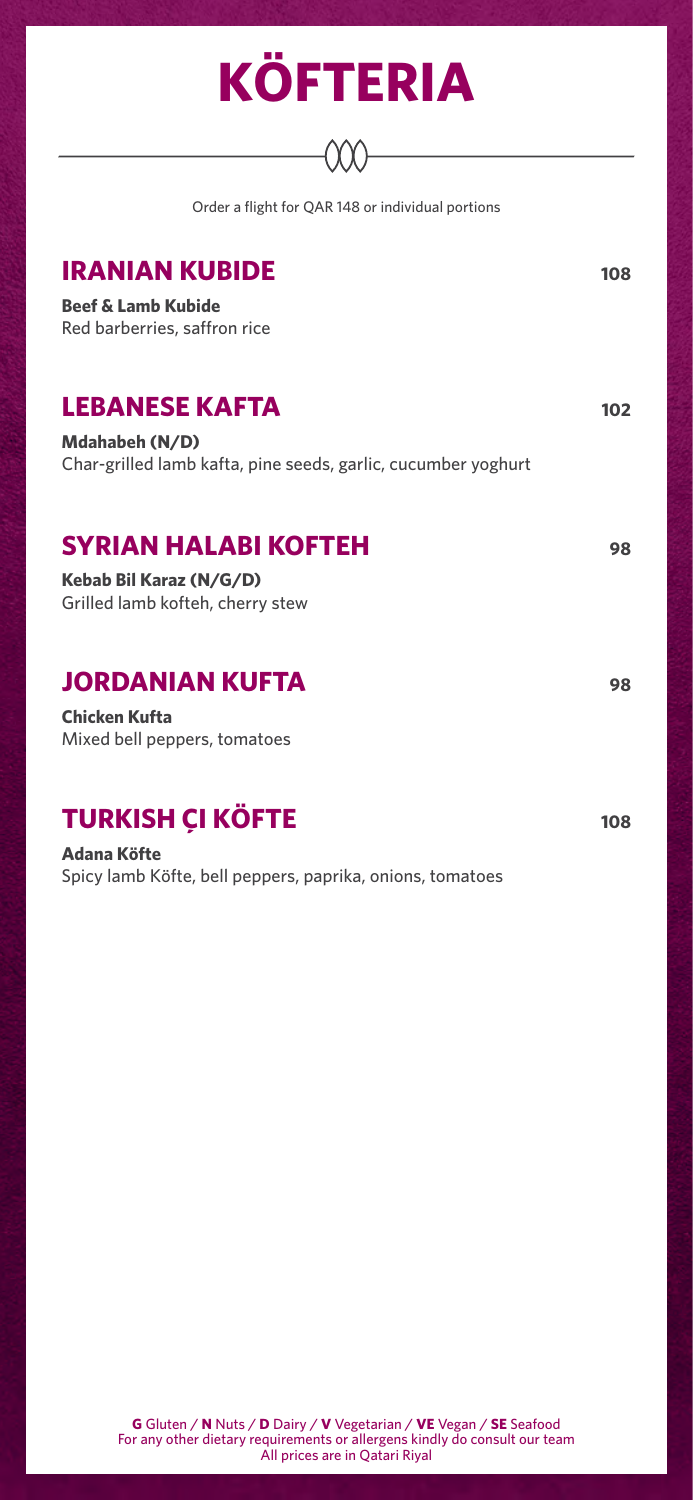# **GRILLERIA**

### SHISH TAWOOK (D/G) 98

**Char-grilled, garlic marinated chicken** Bewaz salad, char-grilled vegetables, tomatoes

### **JOJI KEBAB (D)** 108

**Saffron, mustard, onion** Persian zereshk rice

## **SHISH KEBAB (G) 98**

#### **Beef kebab** Bewaz salad, char-grilled vegetables, tomatoes

### **CLASSIC MIXED GRILL (D/N) 188**

**Shish tawook, shish kebab, Iranian kubide, lamb chops** Ouzi rice, char-grilled vegetables, tomatoes

### **SEAFOOD MIXED GRILL (SF/G) 288**

**Gulf prawns, Canadian lobster, red snapper** Saffron seafood rice, char-grilled lemon



#### **DJAJ BIL ZA`AFARAN 128**

#### **Qatari Chicken (D/N)** Qatari-style grilled baby chicken, saffron, spices

### **LAMB SHANK MAJBOOS 138**

**Qatari Lamb Majboos (D/N)**

Rich flavored Qatari spiced majboos, yogurt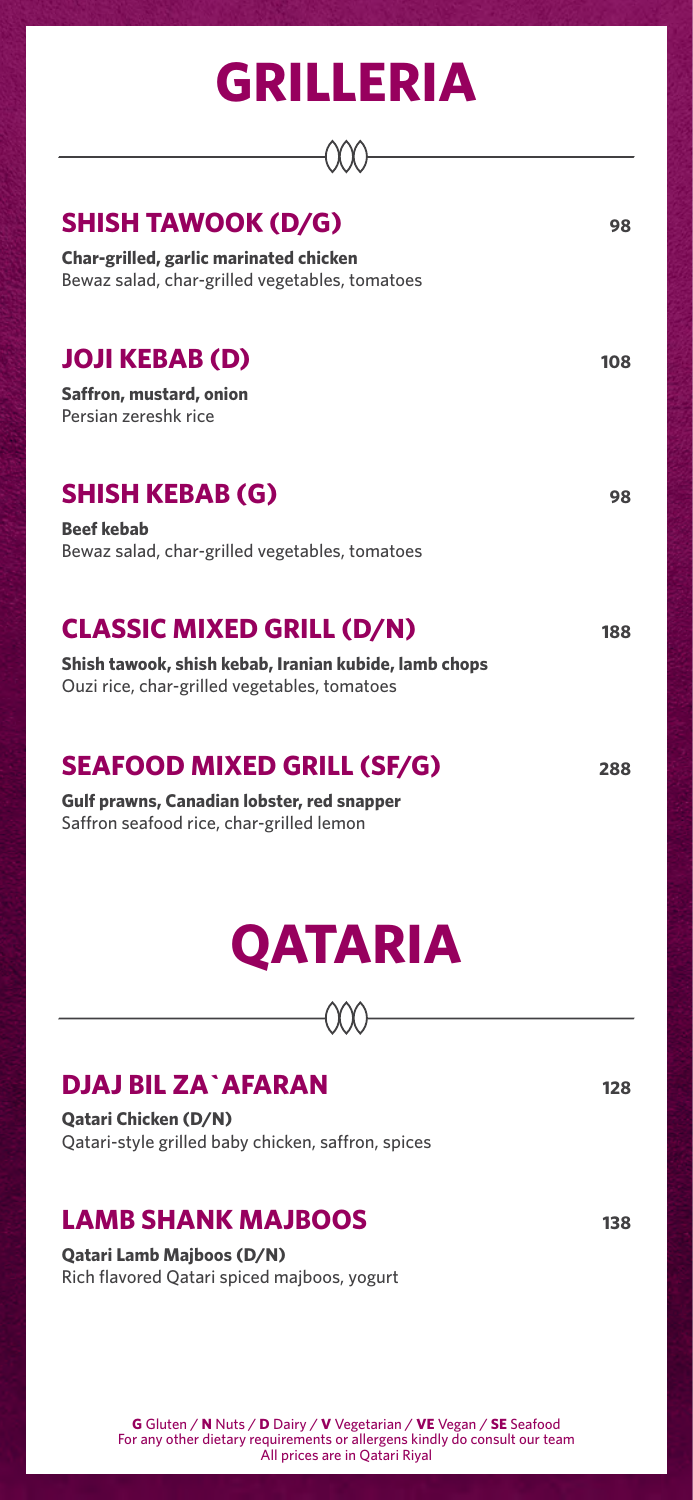## **ENHANCERS**

| Laban (D)                        | 20 |
|----------------------------------|----|
| Batata Bil Za`atar (VE/N)        | 28 |
| <b>Grilled Vegetables (VE)</b>   | 30 |
| <b>White Rice (VE)</b>           | 22 |
| <b>Ouzi Rice (N)</b>             | 30 |
| <b>Seafood Saffron Rice (SF)</b> | 35 |

## **PATISSERIA**

| Knafeh Nabulsiyeh (N/D/G)<br>Pistachio ice cream                                        |    |
|-----------------------------------------------------------------------------------------|----|
| Warm Katayef (N/D/G)<br>Walnuts, coconut, cinnamon ice cream                            |    |
| 5 x Qatari Luqaimat (G/N)<br>Saffron, pomegranate, chocolate, salted caramel, rosewater | 52 |
| <b>Turkish Baklava (G/N)</b><br>5 kinds of authentic Turkish baklava                    |    |
| <b>Chocolate-Date Pudding (D/G)</b><br>Salted caramel sauce                             |    |
| Za'faran (D/G)<br>Saffron scented milk, condensed milk, cheesecake style                | 52 |

#### **Fresh Fruit (VE) 48** Freshly cut fruits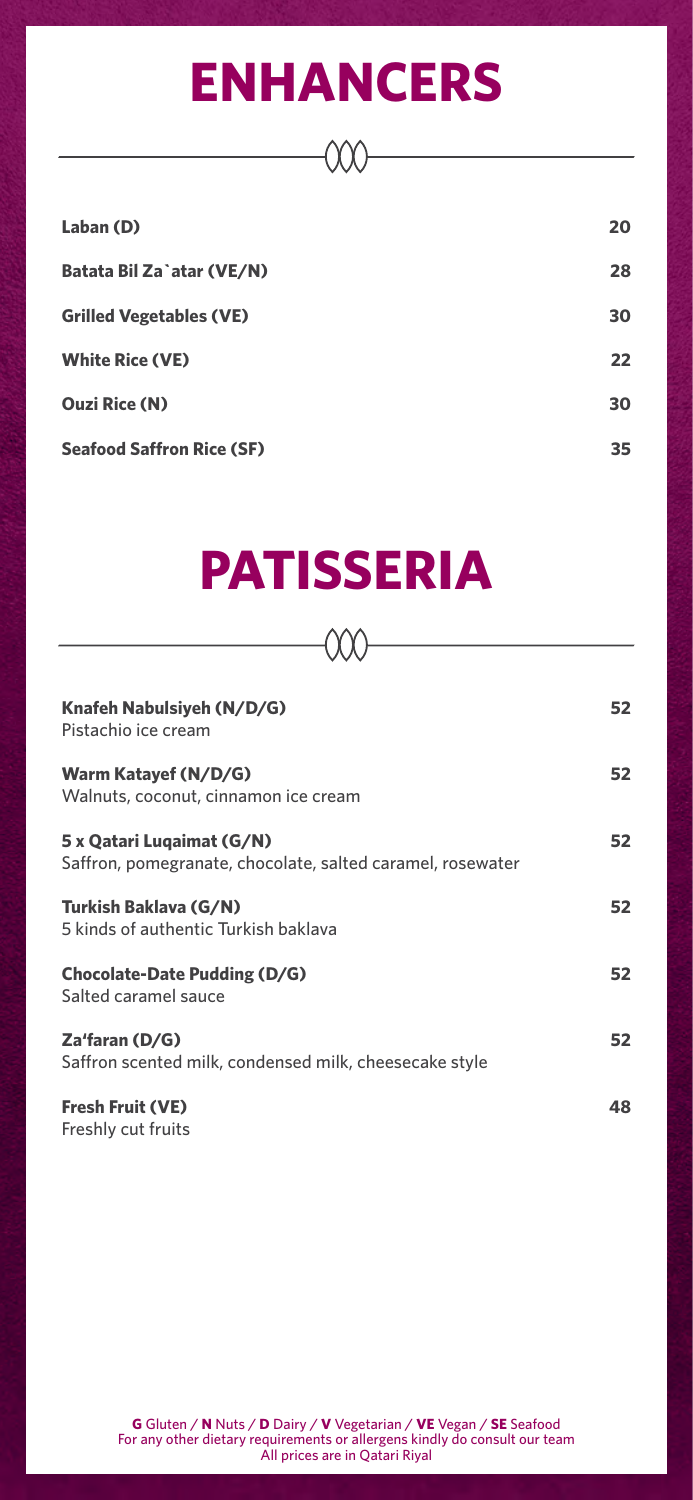All prices are in Qatari Riyal.

# **AMBROSIA**

Pomegranate-rose elixir, raspberry, garden mint, hand-pressed lime, soda

#### **THE BYBLOS 48**

Heirloom cherry tomatoes, mango, wild thyme, artisanal salt & pepper tincture

Crafted botanical spice syrup, citrus kaleidoscope, 24 karat gold

#### **THE AQABAH 48**

Cardamom infused honey, mint, organic lemon,

#### **THE QATTINAH 52**

molecular cucumber foam

### **ELIXIRS, SHRUBS & TINCTURES FROM OUR JOURNEY THROUGH THE LEVANT**

#### THE ADANA 48

| <b>QUINTESSENTIALLY SALWA</b><br>Artisan tea syrup blend, coconut cream, pineapple                      | 48 |
|---------------------------------------------------------------------------------------------------------|----|
| <b>CURATED COFFEE CONCOCTION</b><br>Carefully crafted coffee concoction for two brewed on your table    | 58 |
| <b>SIGNATURE HOT COFFEE ELIXIRS</b><br>The finest teas and coffees from our region                      |    |
| <b>GHABA GHABAR</b><br>Matcha, oatmeal milk, dark chocolate syrup,<br>nutmeg infused whipped cream      | 48 |
| <b>BASBOSA</b><br>Medium roast coffee, powdered cocoa, almond milk,<br>vanilla syrup, dehydrated orange | 48 |
| <b>ASHRAF'S TARHIB COFFEE DALLAH</b><br>Saffron, cardamom, mismar signature spices                      | 48 |
| <b>KOPY SUSY</b><br>Dark roast coffee, condensed milk, whole milk spuma                                 | 48 |

Dark roast coffee, condensed milk, whole milk spuma

#### **CEZVE COFFEE 48**

Medium roast coffee, cardamom, sugar, powdered cocoa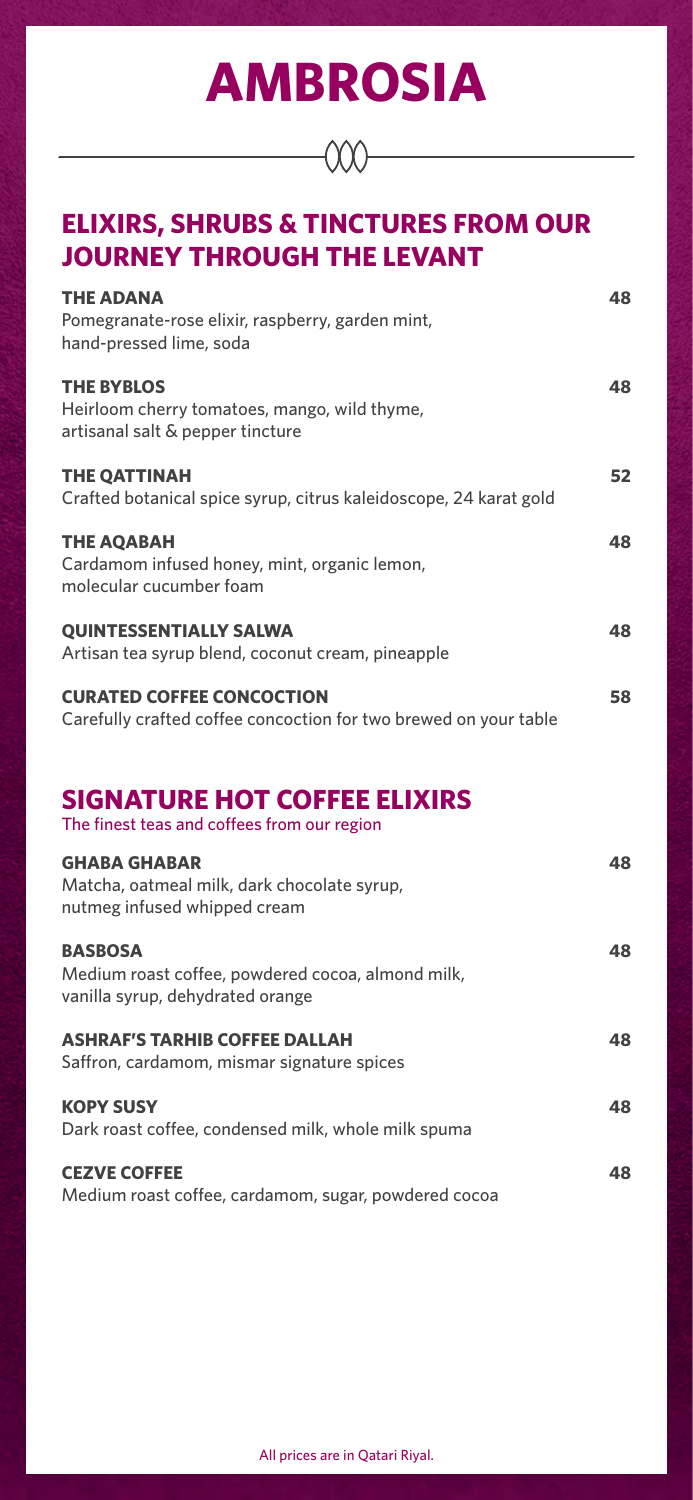**Espresso 28**

| <b>Espresso Double</b> | 32 |
|------------------------|----|
| <b>Americano</b>       | 28 |
| <b>Macchiato</b>       | 32 |
| <b>Cortado</b>         | 32 |
| <b>Cappuccino</b>      | 32 |
| <b>Caffe Latte</b>     | 32 |
| <b>Date Latte</b>      | 38 |

#### **LA-YOUNSA 52**

**SAYF** 52 Dehydrated raspberries, fresh garden basil, lemongrass reduction

#### **ROSY LUZ 52**

Jasmine green tea, dried green apple, apple syrup, ginger ale

Dried rose buds, fresh mint leaves, dehydrated ginger, dried orange, strawberry syrup

#### **ZAFRANA 52**

Jasmine green tea, saffron threads, saffron syrup, elderflower syrup

#### **MARAMIA 52**

Earl grey tea, fresh sage leaves, artisanal all-spice syrup

#### **CANIM 52**

English breakfast tea, dried red apples, cloves, cinnamon, vanilla syrup

**JALLAB 52**

English breakfast tea, hazelnut syrup, lavender syrup, roasted pistachios

### **CURATED & CHILLED ARABIC TEA BLENDS BY OUR TEA SOMMELIER**

### **COFFEE**

All prices are in Qatari Riyal.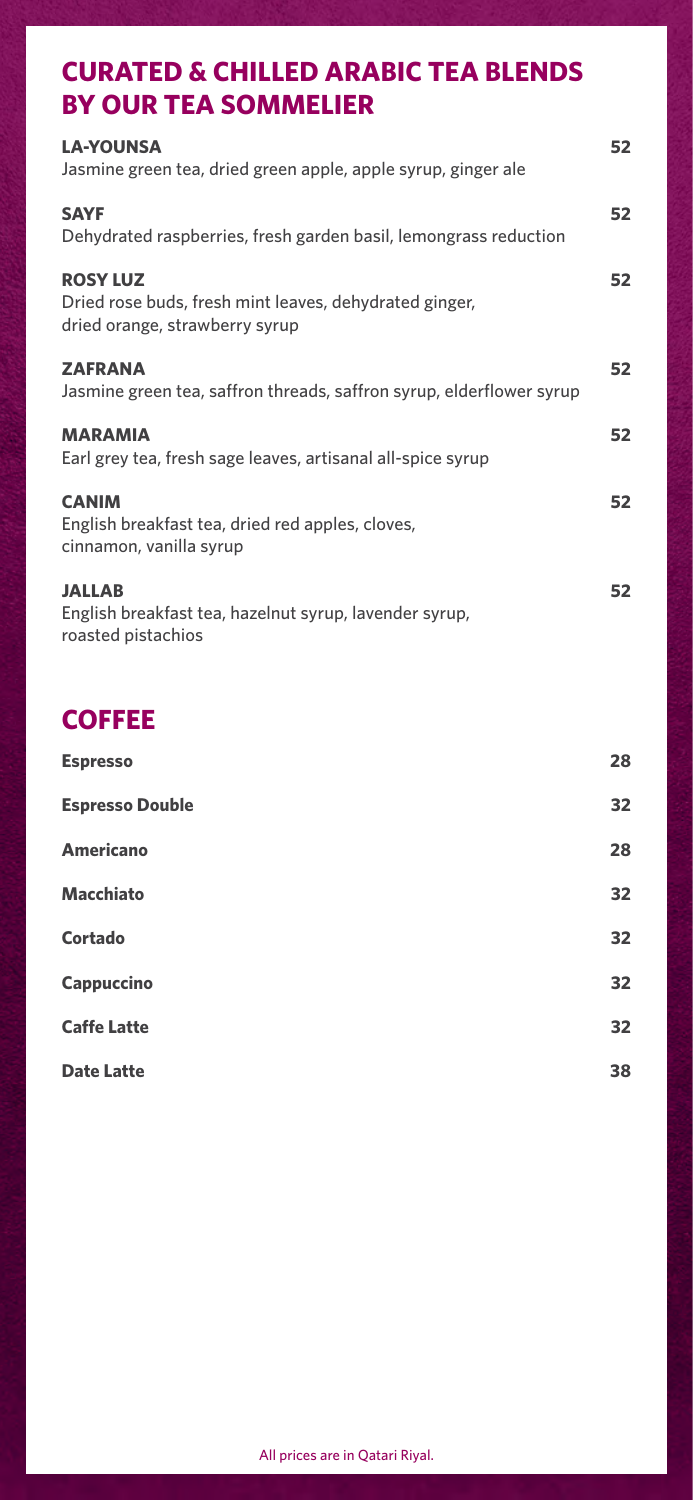All prices are in Qatari Riyal.

| Ceylon silver tips - white tea       | 32 |
|--------------------------------------|----|
| Jasmine flowers - green tea          | 32 |
| Moroccan mint - green tea            | 28 |
| Ceylon cinnamon spice - black tea    | 28 |
| Earl grey original - black tea       | 28 |
| Single estate darjeeling - black tea | 32 |
| Supreme single origin - black tea    | 28 |
| English breakfast - black tea        | 28 |
| <b>Chamomile pure flowers</b>        | 28 |

#### **AUTOGRAPH JUICES BLENDS**

| <b>Green apple &amp; carrot</b>                                            | 42 |
|----------------------------------------------------------------------------|----|
| Lemon, orange & ginger                                                     | 42 |
| <b>Beetroot &amp; pineapple</b>                                            | 42 |
| <b>Berry &amp; watermelon</b>                                              | 42 |
| <b>Fruit blend of the day</b><br>Freshly squeezed blended juice of the day | 42 |
| <b>FRESH JUICES</b>                                                        |    |
| <b>Orange</b>                                                              | 38 |
| <b>Pineapple</b>                                                           | 38 |
| Watermelon                                                                 | 38 |

### **TEA**

| <b>Apple</b> | 38 |
|--------------|----|
|              |    |